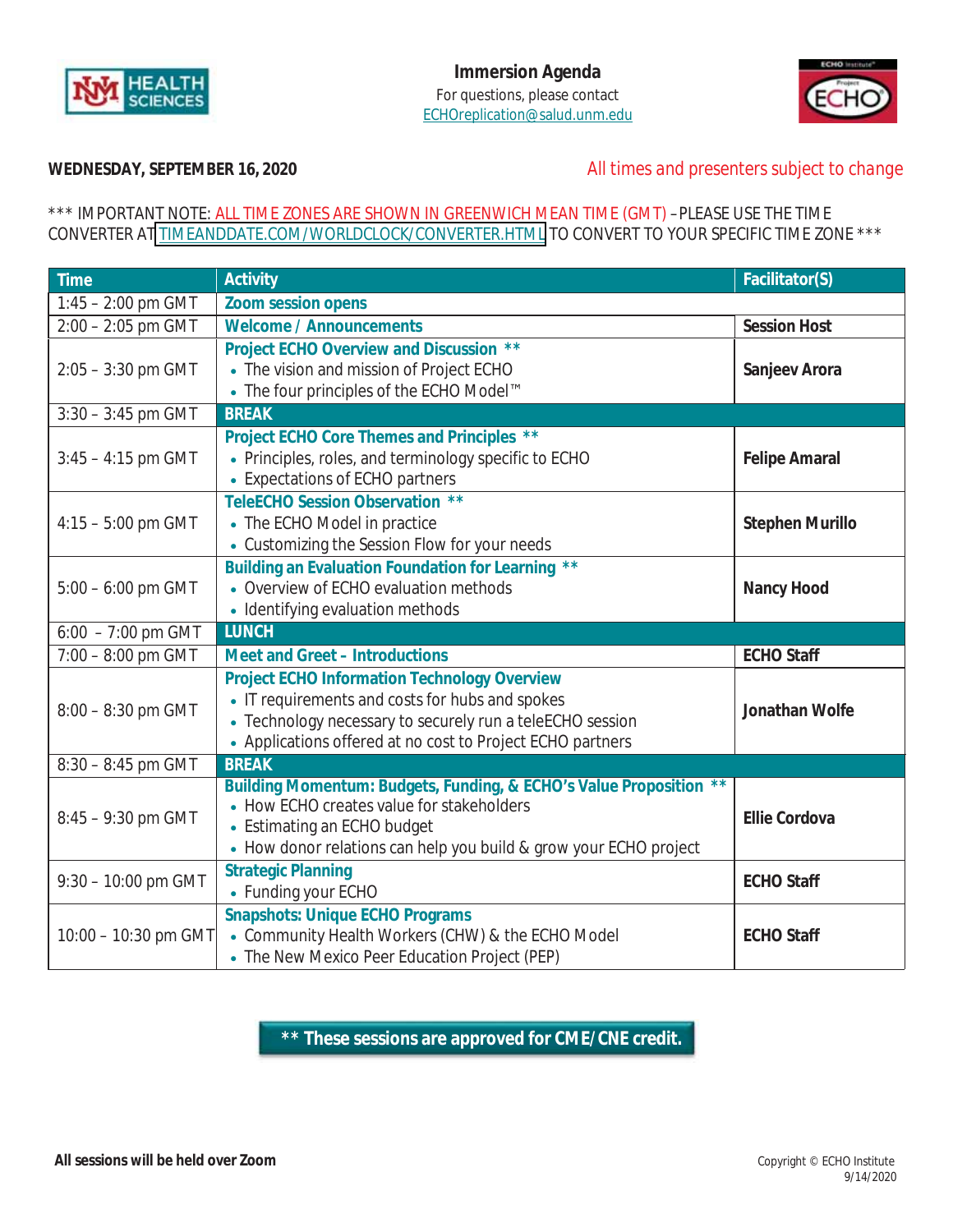



# **THURSDAY, SEPTEMBER 17, 2020** *All times and presenters subject to change*

## \*\*\* IMPORTANT NOTE: ALL TIME ZONES ARE SHOWN IN GREENWICH MEAN TIME (GMT) –PLEASE USE THE TIME CONVERTER AT TIMEANDDATE.COM/WORLDCLOCK/CONVERTER.HTML TO CONVERT TO YOUR SPECIFIC TIME ZONE \*\*\*

| <b>Time</b>          | <b>Activity</b>                                                                                                                                       | Facilitator(S)       |
|----------------------|-------------------------------------------------------------------------------------------------------------------------------------------------------|----------------------|
| $1:45 - 2:00$ pm GMT | <b>Zoom session opens</b>                                                                                                                             |                      |
| $2:00 - 2:15$ pm GMT | <b>Framing the Day</b><br>• Review the agenda and partner resources<br>• Cover items contributing to a positive learning experience                   |                      |
| $2:15 - 2:45$ pm GMT | Project ECHO Resource Library (PERL) on Box.com<br>• PERL: Finding resources in PERL<br>• Searching for and uploading files in PERL                   | Shari King           |
| $2:45 - 3:15$ pm GMT | Recruitment, Engagement, and Retention<br>• Recruitment strategies                                                                                    | Victoria R. Chavez   |
| $3:15 - 4:00$ pm GMT | Role Specific Panel **<br>• Overview each role & its responsibilities<br>• Q&A session to gain a deeper understanding of the roles                    | <b>ECHO Staff</b>    |
| $4:00 - 4:15$ pm GMT | <b>BREAK</b>                                                                                                                                          |                      |
| $4:15 - 5:00$ pm GMT | Fidelity to the ECHO Model **<br>• Expectations of your hub re: fidelity to the ECHO model<br>• How principles and practices of the ECHO model differ | <b>Ellie Cordova</b> |
| $5:00 - 5:30$ pm GMT | <b>Strategic Planning</b><br>• Defining your target audience<br>• Recruiting and engaging your learning community                                     | <b>ECHO Staff</b>    |
| $5:30 - 6:45$ pm GMT | <b>LUNCH</b>                                                                                                                                          |                      |
| $6:45 - 7:15$ pm GMT | <b>Facilitation Basics</b><br>• Responsibilities of the session facilitator<br>• Creating a welcoming environment in your session                     | <b>Ellie Cordova</b> |
| $7:15 - 7:45$ pm GMT | Introduction to Mock TeleECHO Learning Session **<br>• Mock session roles and expectations<br>• Role of volunteers and observers                      | <b>Ellie Cordova</b> |
| $7:45 - 8:00$ pm GMT | BREAK (unless volunteering, break extends to 2:30 pm)                                                                                                 |                      |
| $8:00 - 8:30$ pm GMT | <b>Mock Volunteer Prep</b><br>• Volunteers prepare for mock teleECHO session                                                                          | <b>Ellie Cordova</b> |
| 8:30 - 10:15 pm GMT  | Mock TeleECHO Learning Session **<br>• Practice the elements of the ECHO Model<br>• Experience running a teleECHO session                             | <b>Ellie Cordova</b> |

**\*\* These sessions are approved for CME/CNE credit.**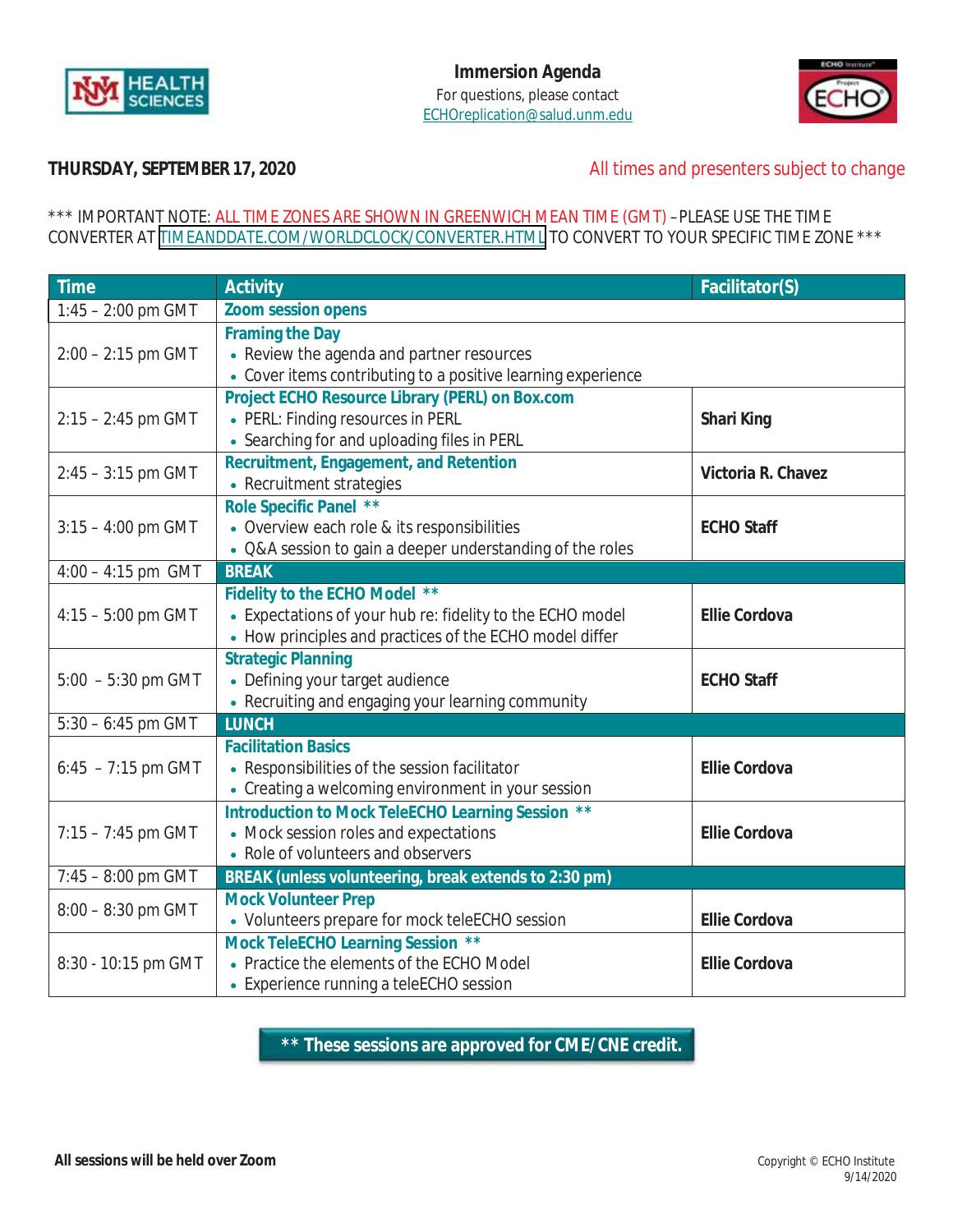



# **FRIDAY, SEPTEMBER 18, 2020** *All times and presenters subject to change*

## \*\*\* IMPORTANT NOTE: ALL TIME ZONES ARE SHOWN IN GREENWICH MEAN TIME (GMT) –PLEASE USE THE TIME CONVERTER AT TIMEANDDATE.COM/WORLDCLOCK/CONVERTER.HTML TO CONVERT TO YOUR SPECIFIC TIME ZONE \*\*\*

| <b>Time</b>          | <b>Activity</b>                                                                                                                                                                                          | Facilitator(s)         |
|----------------------|----------------------------------------------------------------------------------------------------------------------------------------------------------------------------------------------------------|------------------------|
| $1:45 - 2:00$ pm GMT | <b>Zoom session opens</b>                                                                                                                                                                                |                        |
| $2:00 - 2:05$ pm GMT | <b>Framing the Day</b><br>• Review the agenda and partner resources<br>• Possible next steps after training                                                                                              |                        |
| $2:05 - 2:45$ pm GMT | Curriculum & Case Presentation Template Development **<br>• Developing your ECHO project curriculum<br>• Creating case presentation templates                                                            | <b>Felipe Amaral</b>   |
| $2:45 - 3:15$ pm GMT | <b>iECHO: Your Program Management Tool</b><br>• What iECHO is and how you can use it<br>• Tour the system and learn about next steps and resources<br>• Understand how IECHO helps us track the movement | <b>Crystal Morales</b> |
| $3:15 - 3:45$ pm GMT | <b>Measuring Patient Outcomes **</b><br>• Evaluating an ECHO program based on patient outcomes and<br>research                                                                                           | <b>Nancy Hood</b>      |
| $3:45 - 4:00$ pm GMT | <b>BREAK</b>                                                                                                                                                                                             |                        |
| $4:00 - 4:30$ pm GMT | <b>What Does Our Partnership Look Like?</b><br>• The Account Rep's role<br>• Your role as a partner & next steps                                                                                         | Marissa Erickson       |
| $4:30 - 5:15$ pm GMT | <b>Strategic Planning</b><br>• Identifying learning goals<br>• Measuring impact                                                                                                                          | <b>ECHO Staff</b>      |
| $5:15 - 6:15$ pm GMT | Dr. Arora Q&A<br>• Question and answer session / wrap-up with Dr. Arora                                                                                                                                  | Sanjeev Arora          |

**\*\* These sessions are approved for CME/CNE credit.**